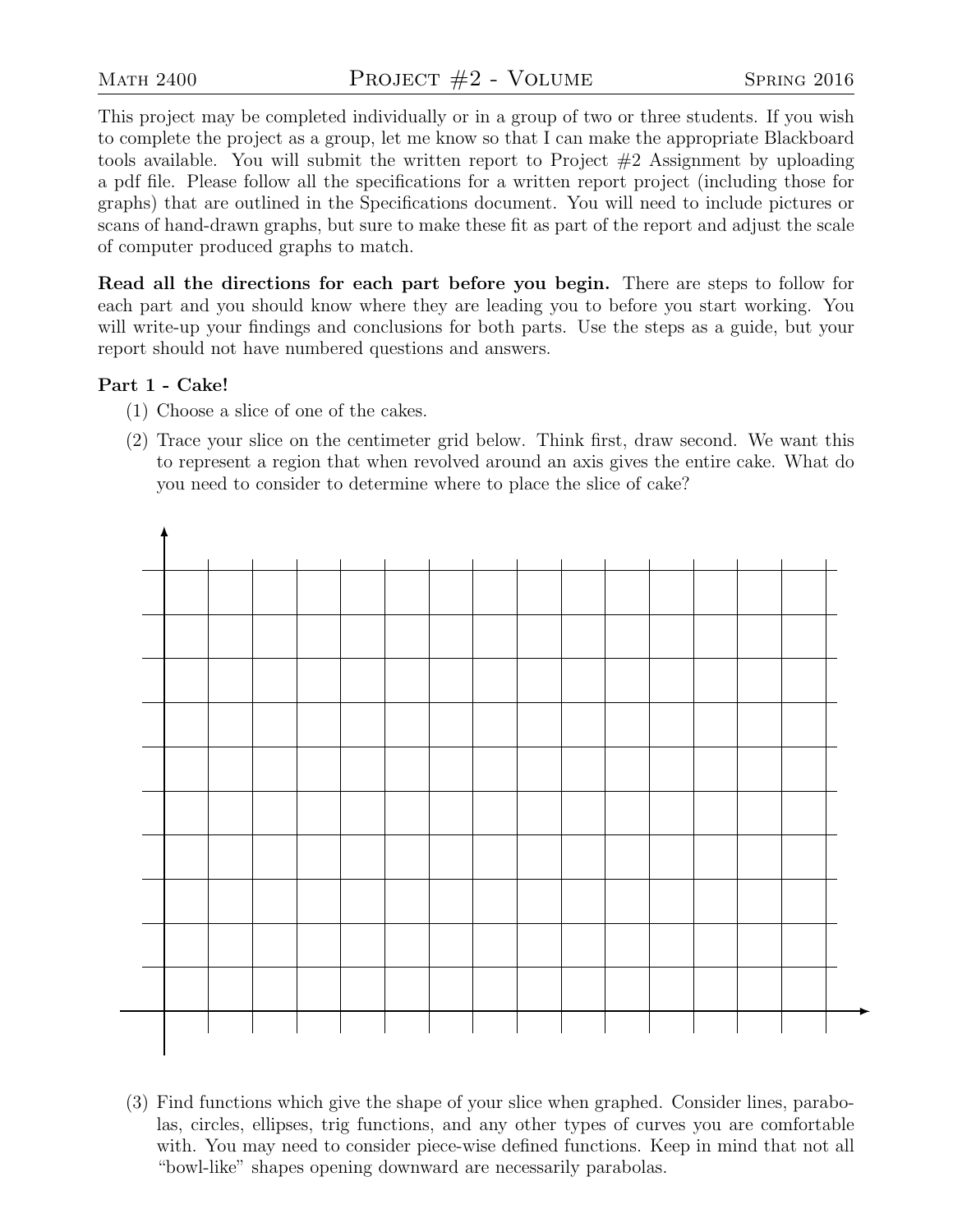- (4) How do you know your model function(s) is "close enough" to the real shape? Determine some coordinates on the graph you drew above. Do these fit the function?
- (5) Use the shell or washer method to estimate the volume of the entire cake. Depending on your functions one method maybe easier than the other. Feel free to use a calculator or computer to evaluate the integral(s).
- (6) I used a 12-cup pan to bake these cakes. How close do you think your estimate is to the volume of the actual cake? Do you think the pan was completely full?

## Part 2 - Playdough!

(1) Choose the base of your sculpture as one of the following:

CIRCLE TRIANGLE RECTANGLE SOMETHING ELSE

(2) Draw a sketch this shape on the axes below. You should orient the shape nicely with the origin and/or the grid. The grid marks out 1cm squares.